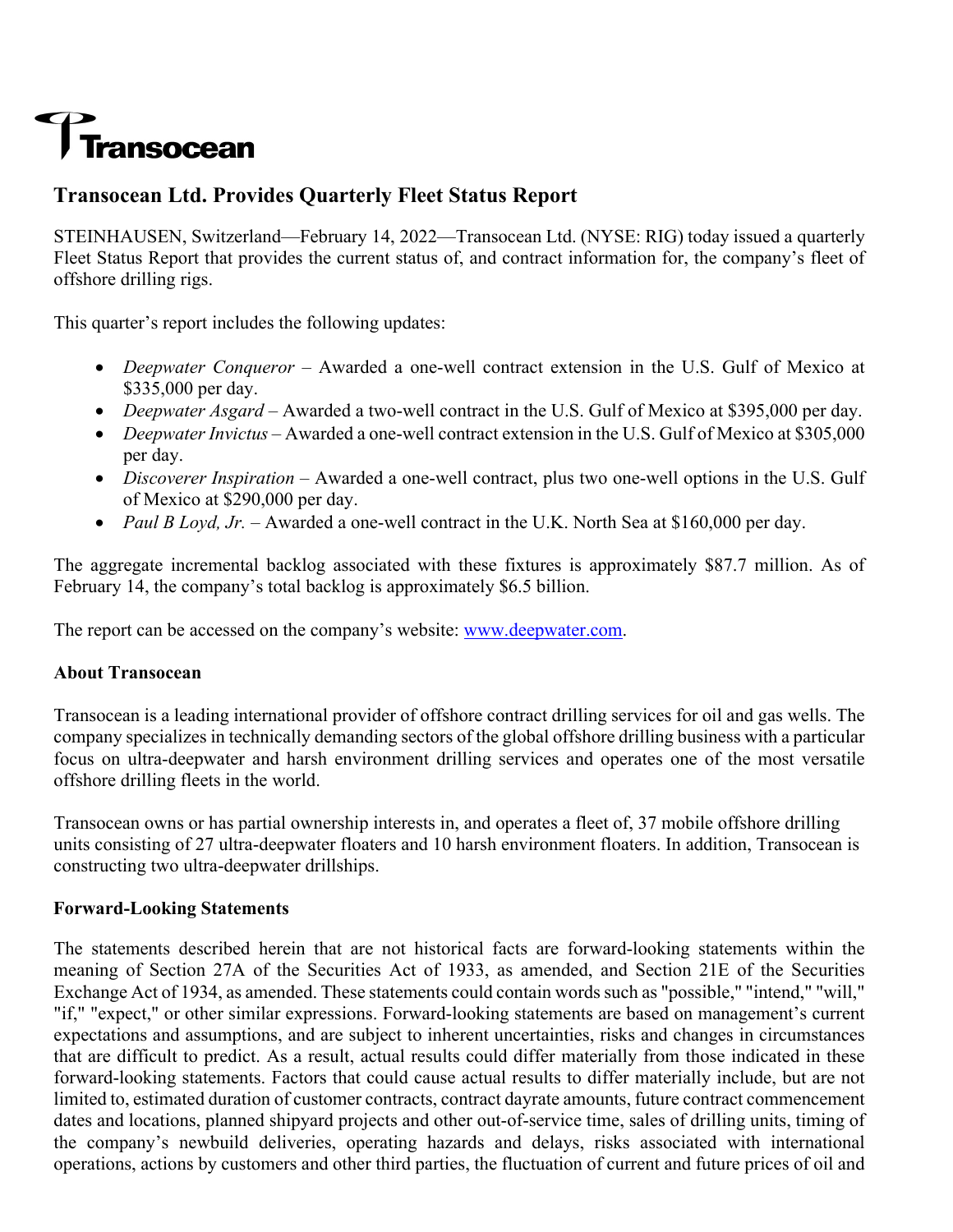gas, the global and regional supply and demand for oil and gas, the intention to scrap certain drilling rigs, the success of our business following prior acquisitions, the effects of the spread of and mitigation efforts by governments, businesses and individuals related to contagious illnesses, such as COVID-19, and other factors, including those and other risks discussed in the company's most recent Annual Report on Form 10-K for the year ended December 31, 2020, and in the company's other filings with the SEC, which are available free of charge on the SEC's website at: www.sec.gov. Should one or more of these risks or uncertainties materialize (or the other consequences of such a development worsen), or should underlying assumptions prove incorrect, actual results may vary materially from those indicated or expressed or implied by such forward-looking statements. All subsequent written and oral forward-looking statements attributable to the company or to persons acting on our behalf are expressly qualified in their entirety by reference to these risks and uncertainties. You should not place undue reliance on forward-looking statements. Each forward-looking statement speaks only as of the date of the particular statement, and we undertake no obligation to publicly update or revise any forward-looking statements to reflect events or circumstances that occur, or which we become aware of, after the date hereof, except as otherwise may be required by law. All non-GAAP financial measure reconciliations to the most comparative GAAP measure are displayed in quantitative schedules on the company's website at: [www.deepwater.com.](http://www.deepwater.com/)

This press release, or referenced documents, do not constitute an offer to sell, or a solicitation of an offer to buy, any securities, and do not constitute an offering prospectus within the meaning of the Swiss Financial Services Act ("FinSA") or advertising within the meaning of the FinSA. Investors must rely on their own evaluation of Transocean and its securities, including the merits and risks involved. Nothing contained herein is, or shall be relied on as, a promise or representation as to the future performance of Transocean.

## **Analyst Contact:**

Alison Johnson +1 713-232-7214

#### **Media Contact:**  Pam Easton

+1 713-232-7647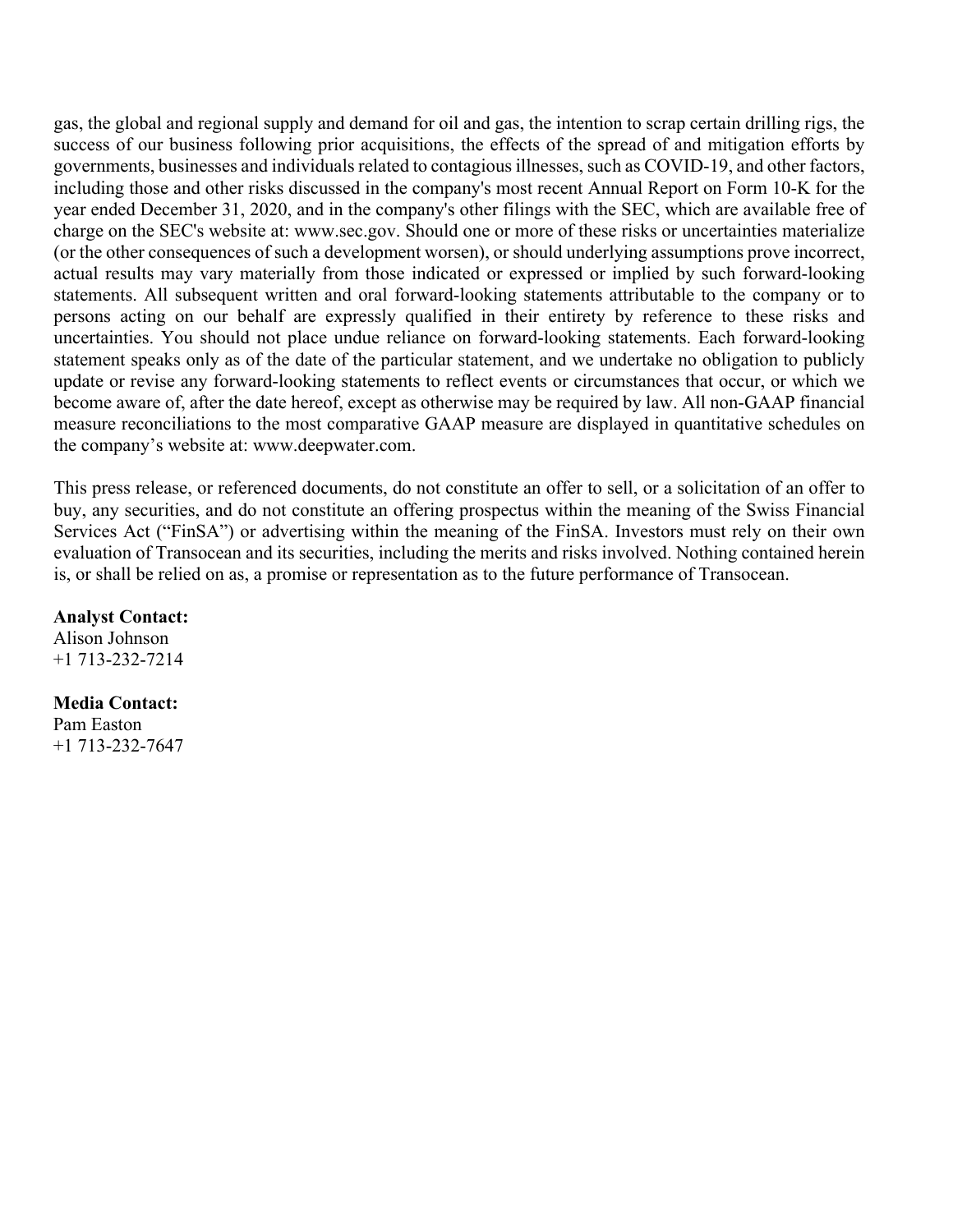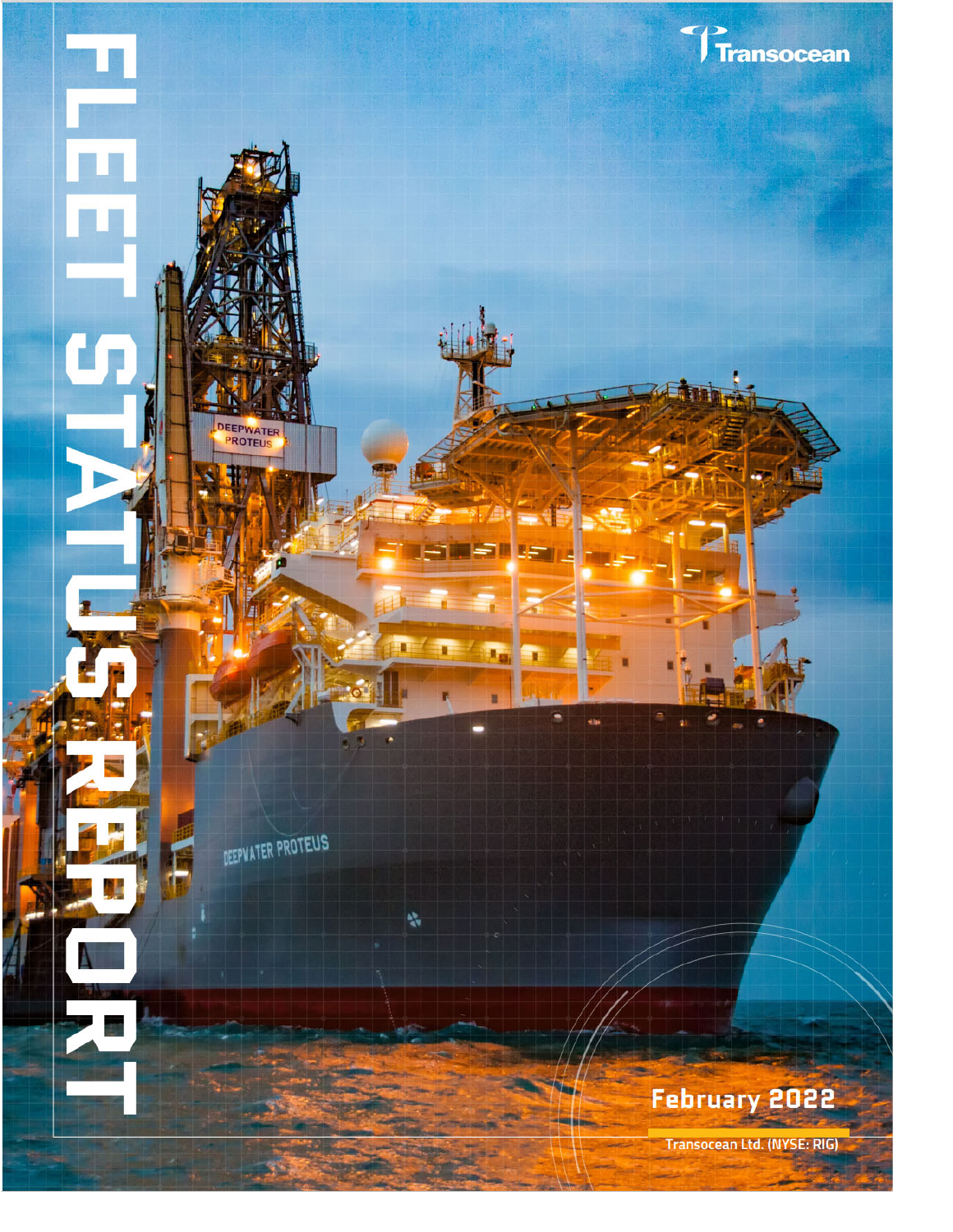#### **Revisions Noted in Bold** $n \sim n$

|                                    | Footnote               | <b>Floater</b> |           | $Yr.$ (1)<br><b>Entered</b> | Water<br><b>Depth</b> | <b>Drilling</b><br><b>Depth</b> |               |                      | <b>Estimated</b><br><b>Contract</b> | <b>Estimated</b><br><b>Expiration</b> | Dayrate on<br><b>Current</b><br>Contract <sup>(3)</sup> | Dayrate on<br><b>Previous</b><br>Contract <sup>(3)</sup> |                             |
|------------------------------------|------------------------|----------------|-----------|-----------------------------|-----------------------|---------------------------------|---------------|----------------------|-------------------------------------|---------------------------------------|---------------------------------------------------------|----------------------------------------------------------|-----------------------------|
| <b>Rig Type/Name</b>               | <b>References</b>      | <b>Type</b>    | DP        | <b>Service</b>              | (Feet)                | (Feet)                          | Location      | <b>Customer</b>      | Start Date <sup>(2)</sup>           | Date $(2)$                            | (Dollars)                                               | (Dollars)                                                | <b>Additional Comments</b>  |
| <b>Rias Under Construction (2)</b> |                        |                |           |                             |                       |                                 |               |                      |                                     |                                       |                                                         |                                                          |                             |
| Deepwater Atlas                    | $(8)$ , $(15)$         | ship           | $*$       | <b>TBA</b>                  | 12,000                | 40,000                          | <b>USGOM</b>  | Beacon               | Q4 2022                             | Q2 2023                               | 315,000                                                 | N/A                                                      |                             |
|                                    |                        |                |           |                             |                       |                                 |               |                      | Q2 2023                             | Q3 2023                               | 185,000                                                 | N/A                                                      | 20,000 psi BOP installation |
|                                    | (8)                    |                |           |                             |                       |                                 |               |                      | Q3 2023                             | Q1 2024                               | 455,000                                                 | N/A                                                      |                             |
| Deepwater Titan                    | $(6)$ , $(15)$         | ship           | $\ast$    | <b>TBA</b>                  | 12,000                | 40,000                          | <b>USGOM</b>  | Chevron              | Q1 2023                             | Q1 2028                               | 455,000                                                 | N/A                                                      |                             |
| <b>Ultra-Deepwater (27)</b>        |                        |                |           |                             |                       |                                 |               |                      |                                     |                                       |                                                         |                                                          |                             |
| Deepwater Poseidon                 | (6)                    | ship           | $*$       | 2018                        | 12,000                | 40,000                          | <b>USGOM</b>  | Shell                | Sep-18                              | Feb-28                                | 473,000                                                 | N/A                                                      |                             |
| Deepwater Pontus                   | (6)                    | ship           | $*$       | 2017                        | 12,000                | 40,000                          | <b>USGOM</b>  | Shell                | Oct-17                              | Oct-27                                | 473,000                                                 | N/A                                                      |                             |
| Deepwater Conqueror                | (6), (8)               | ship           | $\ast$    | 2016                        | 12,000                | 40,000                          | <b>USGOM</b>  | Chevron              | Jan-22                              | <b>Dec-22</b>                         | 335,000                                                 | 579,000                                                  |                             |
| Deepwater Proteus                  | (6)                    | ship           | $*$       | 2016                        | 12,000                | 40,000                          | <b>USGOM</b>  | Shell                | Aug-16                              | May-26                                | 474,000                                                 | N/A                                                      |                             |
| Deepwater Thalassa                 |                        | ship           | $*$       | 2016                        | 12,000                | 40,000                          | <b>USGOM</b>  | Shell                | Jul-16                              | Feb-26                                | 475,000                                                 | N/A                                                      |                             |
| Ocean Rig Apollo                   |                        | ship           | $\ast$    | 2015                        | 12,000                | 40,000                          |               |                      |                                     | Stacked May-16                        |                                                         |                                                          |                             |
| Deepwater Asgard                   |                        | ship           | $*$       | 2014                        | 12,000                | 40,000                          | <b>USGOM</b>  | <b>Not Disclosed</b> | $Jan-22$                            | Apr-22                                | 295,000                                                 | 280,000                                                  | Includes MPD Services       |
|                                    |                        |                |           |                             |                       |                                 | <b>USGOM</b>  | <b>Not Disclosed</b> | Apr-22                              | <b>Jun-22</b>                         | 395,000                                                 | 295,000                                                  |                             |
| Deepwater Invictus                 | (6)                    | ship           | $\ast$    | 2014                        | 12,000                | 40,000                          | <b>USGOM</b>  | <b>BHP Billiton</b>  | Oct-21                              | Mar-22                                | 260,000                                                 | 215,000                                                  |                             |
|                                    |                        |                |           |                             |                       |                                 | <b>USGOM</b>  | <b>BHP Billiton</b>  | Mar-22                              | <b>Jun-22</b>                         | 295,000                                                 | 260,000                                                  |                             |
|                                    |                        |                |           |                             |                       |                                 | <b>USGOM</b>  | <b>BHP Billiton</b>  | $Jun-22$                            | <b>Sep-22</b>                         | 305,000                                                 | 295,000                                                  |                             |
| Ocean Rig Athena                   |                        | ship           | $\ast$    | 2014                        | 12,000                | 40,000                          |               |                      |                                     | Stacked Mar-17                        |                                                         |                                                          |                             |
| Deepwater Skyros                   | (8), (13)              | ship           | $*$       | 2013                        | 12,000                | 40,000                          | Angola        | Total                | $Dec-21$                            | <b>Dec-22</b>                         | 195,000                                                 | 573,000                                                  |                             |
| Ocean Rig Mylos                    |                        | ship           | $\ast$    | 2013                        | 12,000                | 40,000                          |               |                      |                                     | Stacked Sep-16                        |                                                         |                                                          |                             |
| Deepwater Corcovado                | (7), (8)               | ship           | $*$       | 2011                        | 10,000                | 35,000                          | <b>Brazil</b> | Petrobras            | Dec-19                              | $Jul-23$                              | 190.000                                                 | N/A                                                      |                             |
| Deepwater Mykonos                  | (7), (8)               | ship           | $\ast$    | 2011                        | 10,000                | 35,000                          | <b>Brazil</b> | Petrobras            | <b>Nov-19</b>                       | Aug-23                                | 210,000                                                 | N/A                                                      |                             |
| Ocean Rig Olympia                  |                        | ship           | $*$       | 2011                        | 10,000                | 35,000                          |               |                      |                                     | Stacked Apr-16                        |                                                         |                                                          |                             |
| Deepwater Orion                    |                        | ship           | $*$       | 2011                        | 10,000                | 35,000                          |               |                      |                                     | Idle Oct-19                           |                                                         |                                                          |                             |
| Deepwater Champion                 |                        | ship           | $\ast$    | 2011                        | 12,000                | 40,000                          |               |                      |                                     | Stacked Feb-16                        |                                                         |                                                          |                             |
| Discoverer Inspiration             |                        | ship           | $\ast$    | 2010                        | 12,000                | 40,000                          | <b>USGOM</b>  | Hess                 | <b>Dec-21</b>                       | Aug-22                                | 215,000                                                 | N/A                                                      |                             |
|                                    |                        |                |           |                             |                       |                                 | <b>USGOM</b>  | <b>EnVen Energy</b>  | Aug-22                              | Sep-22                                | 290,000                                                 | 215,000                                                  |                             |
| Discoverer India                   |                        | ship           | $\ast$    | 2010                        | 12,000                | 40,000                          |               |                      |                                     | Stacked Jul-20                        |                                                         |                                                          |                             |
| Dhirubhai Deepwater KG2            |                        | ship           | $\bullet$ | 2010                        | 12,000                | 35.000                          |               |                      |                                     | Idle Jan-22                           |                                                         |                                                          |                             |
| Discoverer Luanda                  |                        | ship           | $\ast$    | 2010                        | 7,500                 | 40,000                          |               |                      |                                     | Stacked Feb-18                        |                                                         |                                                          |                             |
| <b>Discoverer Americas</b>         |                        | ship           | $\ast$    | 2009                        | 12,000                | 40,000                          |               |                      |                                     | Stacked Apr-16                        |                                                         |                                                          |                             |
| Discoverer Clear Leader            |                        | ship           | $*$       | 2009                        | 12,000                | 40,000                          |               |                      |                                     | Stacked Jun-19                        |                                                         |                                                          |                             |
| Petrobras 10000                    | $(6)$ , $(7)$ , $(16)$ | ship           | $\ast$    | 2009                        | 12,000                | 37,500                          | Brazil        | Petrobras            | $Oct-21$                            | Mar-22                                | 309,000                                                 | N/A                                                      |                             |
|                                    | (6), (7), (16)         |                |           |                             |                       |                                 | Brazil        | Petrobras            | Mar-22                              | Mar-23                                | 315,000                                                 | N/A                                                      |                             |
|                                    | (6), (7), (16)         |                |           |                             |                       |                                 | <b>Brazil</b> | Petrobras            | Mar-23                              | $Oct-23$                              | 322,000                                                 | N/A                                                      |                             |
| Dhirubhai Deepwater KG1            | $(14)$ , $(17)$        | ship           | $*$       | 2009                        | 12,000                | 35,000                          | India         | Reliance             | Dec-21                              | <b>Mar-22</b>                         | 173,000                                                 | 158,000                                                  |                             |
|                                    | (14)                   |                |           |                             |                       |                                 |               |                      | Mar-22                              | Feb-23                                | 173,000                                                 |                                                          |                             |
| <b>Development Driller III</b>     |                        | semi           | $\bullet$ | 2009                        | 7,500                 | 37,500                          |               |                      |                                     | Idle Jan-22                           |                                                         |                                                          |                             |
| <b>GSF Development Driller</b>     |                        | semi           | $\ast$    | 2005                        | 7,500                 | 37,500                          |               |                      |                                     | Stacked Nov-20                        |                                                         |                                                          |                             |
| Deepwater Nautilus                 |                        | semi           |           | 2000                        | 8,000                 | 30,000                          | Not Disclosed | <b>POSCO</b>         | <b>Nov-21</b>                       | Feb-22                                | 135,000                                                 | N/A                                                      |                             |
|                                    | (9)                    |                |           |                             |                       |                                 | Not Disclosed | <b>Not Disclosed</b> | Mar-22                              | <b>Jul-22</b>                         | 145.000                                                 | N/A                                                      |                             |

Q1 2022 Q2 2022 Q3 2022

Q4 2022

| Estimated Average Contract Dayrates (5) | \$311.000 | \$312,000 | \$322,000 | \$332,000 |
|-----------------------------------------|-----------|-----------|-----------|-----------|
|                                         |           |           |           |           |

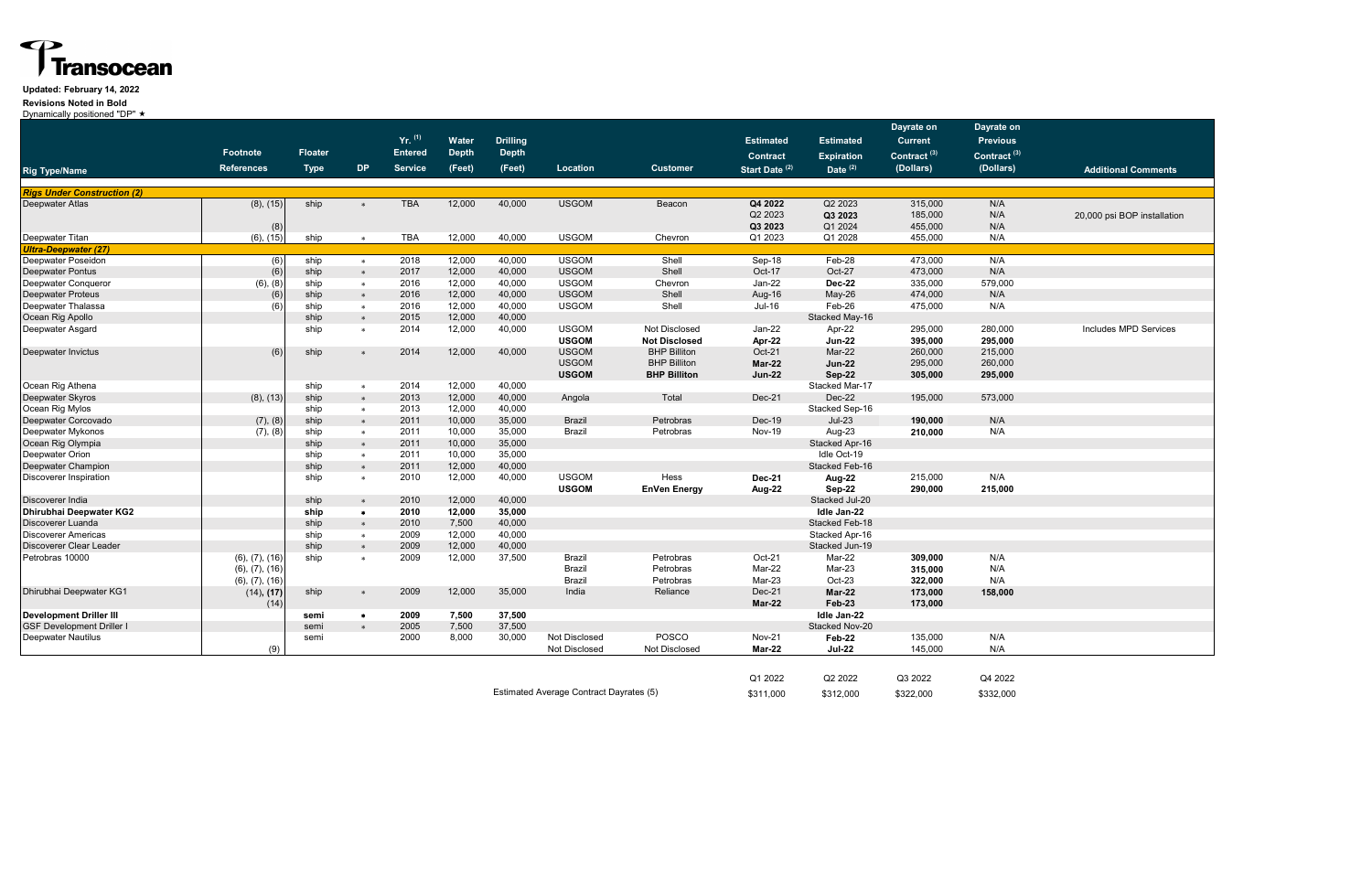|                               |                       |                |           | $Yr.$ (1)      | Water        | <b>Drilling</b>                         |             |                          | <b>Estimated</b>          | <b>Estimated</b>  | Dayrate on<br><b>Current</b> | Dayrate on<br><b>Previous</b> |                            |
|-------------------------------|-----------------------|----------------|-----------|----------------|--------------|-----------------------------------------|-------------|--------------------------|---------------------------|-------------------|------------------------------|-------------------------------|----------------------------|
|                               | Footnote              | <b>Floater</b> |           | <b>Entered</b> | <b>Depth</b> | <b>Depth</b>                            |             |                          | <b>Contract</b>           | <b>Expiration</b> | Contract <sup>(3)</sup>      | Contract <sup>(3)</sup>       |                            |
| <b>Rig Type/Name</b>          | <b>References</b>     | <b>Type</b>    | <b>DP</b> | <b>Service</b> | (Feet)       | (Feet)                                  | Location    | <b>Customer</b>          | Start Date <sup>(2)</sup> | Date $(2)$        | (Dollars)                    | (Dollars)                     | <b>Additional Comments</b> |
| <b>Harsh Environment (10)</b> |                       |                |           |                |              |                                         |             |                          |                           |                   |                              |                               |                            |
| Transocean Norge              | (12)                  | semi           | $\ast$    | 2019           | 10,000       | 40,000                                  | Norway      | ConocoPhillips           | $Mar-22$                  | Sep-22            | 280,000                      | N/A                           |                            |
| <b>Transocean Enabler</b>     | (6), (7), (8)         | semi           | $\star$   | 2016           | 1,640        | 28,000                                  | Norway      | Equinor                  | <b>Jul-21</b>             | <b>Jul-22</b>     | 438,000                      | N/A                           |                            |
|                               | (6), (7), (8)         |                |           |                |              |                                         | Norway      | Equinor                  | Jul-22                    | $Jul-23$          | 433,000                      | N/A                           |                            |
|                               | (6), (7), (8)         |                |           |                |              |                                         | Norway      | Equinor                  | <b>Jul-23</b>             | Mar-24            | 424,000                      | N/A                           |                            |
| <b>Transocean Encourage</b>   | $(6)$ , $(7)$ , $(8)$ | semi           | $\ast$    | 2016           | 1,640        | 28,000                                  | Norway      | Equinor                  | Mar-21                    | $Mar-22$          | 434,000                      | N/A                           |                            |
|                               | $(6)$ , $(7)$ , $(8)$ |                |           |                |              |                                         | Norway      | Equinor                  | Mar-22                    | $Mar-23$          | 430,000                      | N/A                           |                            |
|                               | (6), (7), (8)         |                |           |                |              |                                         | Norway      | Equinor                  | $Mar-23$                  | $Nov-23$          | 420,000                      | N/A                           |                            |
| Transocean Endurance          | (6), (8)              | semi           | $\ast$    | 2015           | 1,640        | 28,000                                  | Norway      | Equinor                  | Dec-20                    | Dec-21            | 492,000                      | N/A                           |                            |
|                               | (6), (8)              |                |           |                |              |                                         | Norway      | Equinor                  | Dec-21                    | Dec-22            | 488,000                      | N/A                           |                            |
|                               | $(6)$ , $(8)$         |                |           |                |              |                                         | Norway      | Equinor                  | Dec-22                    | $Jun-23$          | 477,000                      | N/A                           |                            |
| <b>Transocean Equinox</b>     | (6), (8)              | semi           | $\ast$    | 2015           | 1,640        | 28,000                                  | Norway      | Equinor                  | <b>Nov-20</b>             | <b>Nov-21</b>     | 492,000                      | N/A                           |                            |
|                               | (6), (8)              |                |           |                |              |                                         | Norway      | Equinor                  | <b>Nov-21</b>             | <b>Nov-22</b>     | 488,000                      | N/A                           |                            |
|                               | (6), (8)              |                |           |                |              |                                         | Norway      | Equinor                  | <b>Nov-22</b>             | Dec-22            | 477,000                      | N/A                           |                            |
| Transocean Spitsbergen        | (7), (8)              | semi           | $\ast$    | 2010           | 10,000       | 30,000                                  | Norway      | Equinor                  | Oct-19                    | Mar-22            | Not Disclosed                | N/A                           |                            |
|                               | (7), (8)              |                |           |                |              |                                         | Norway      | Equinor                  | Mar-22                    | Apr-22            | 287,000                      | N/A                           |                            |
|                               | (7), (8)              |                |           |                |              |                                         | Norway      | Equinor                  | Apr-22                    | <b>Jun-22</b>     | 287,000                      | N/A                           |                            |
| <b>Transocean Barents</b>     | (4), (7), (8)         | semi           | $\ast$    | 2009           | 10,000       | 30,000                                  | Norway      | Shell                    | $Jan-22$                  | Aug-22            | 294,000                      | N/A                           |                            |
| Paul B. Loyd, Jr.             |                       | semi           |           | 1990           | 2,000        | 25,000                                  | <b>UKNS</b> | <b>Serica Energy PLC</b> | <b>Jul-22</b>             | Sep-22            | 160,000                      | N/A                           |                            |
| <b>Transocean Leader</b>      |                       | semi           |           | 1987/1997      | 4,500        | 25,000                                  |             |                          |                           | Stacked Jul-20    |                              |                               |                            |
| <b>Henry Goodrich</b>         |                       | semi           |           | 1985/2007      | 5,000        | 30,000                                  |             |                          |                           | Stacked Mar-20    |                              |                               |                            |
|                               |                       |                |           |                |              |                                         |             |                          |                           |                   |                              |                               |                            |
|                               |                       |                |           |                |              |                                         |             |                          | Q1 2022                   | Q2 2022           | Q3 2022                      | Q4 2022                       |                            |
|                               |                       |                |           |                |              | Estimated Average Contract Dayrates (5) |             |                          | \$392,000                 | \$387,000         | \$374,000                    | \$459,000                     |                            |

| <b>Fixed-Price Options - See Footnote 10</b> |                                                                                          |      |        |      |        |        |                                      |                                            |                                                        |                                                                  |                                          |                          |
|----------------------------------------------|------------------------------------------------------------------------------------------|------|--------|------|--------|--------|--------------------------------------|--------------------------------------------|--------------------------------------------------------|------------------------------------------------------------------|------------------------------------------|--------------------------|
| <b>Ultra-Deepwater</b>                       |                                                                                          |      |        |      |        |        |                                      |                                            |                                                        |                                                                  |                                          |                          |
| <b>Discoverer Inspiration</b>                |                                                                                          | ship |        | 2010 | 12,000 | 40,000 | <b>USGOM</b><br><b>USGOM</b>         | <b>EnVen Energy</b><br><b>EnVen Energy</b> | $Sep-22$<br><b>Nov-22</b>                              | <b>Nov-22</b><br><b>Dec-22</b>                                   | 300,000<br>310,000                       | N/A<br>N/A               |
| <b>Transocean Norge</b>                      | (12)<br>(12)                                                                             | semi | *      | 2019 | 10,000 | 40,000 | Norway<br>Norway                     | ConocoPhillips<br><b>ConocoPhillips</b>    | Sep-22<br><b>Nov-22</b>                                | <b>Nov-22</b><br>Dec-22                                          | 280,000<br>280,000                       | N/A<br>N/A               |
| <b>Harsh Environment</b>                     |                                                                                          |      |        |      |        |        |                                      |                                            |                                                        |                                                                  |                                          |                          |
| <b>Transocean Enabler</b>                    | $(6)$ , $(7)$ , $(8)$ , $(11)$<br>(6), (7), (8), (11)<br>(7), (8)<br>(7), (8)            | semi |        | 2016 | 1,640  | 28,000 | Norway<br>Norway<br>Norway<br>Norway | Equinor<br>Equinor<br>Equinor<br>Equinor   | Mar-24<br>Mar-27<br>Mar-30<br>Mar-33                   | Mar-27<br>Mar-30<br>Mar-33<br>Mar-36                             | 424,000<br>424,000<br>424,000<br>424,000 | N/A<br>N/A<br>N/A<br>N/A |
| <b>Transocean Encourage</b>                  | $(6)$ , $(7)$ , $(8)$ , $(11)$<br>$(6)$ , $(7)$ , $(8)$ , $(11)$<br>(7), (8)<br>(7), (8) | semi |        | 2016 | 1,640  | 28,000 | Norway<br>Norway<br>Norway<br>Norway | Equinor<br>Equinor<br>Equinor<br>Equinor   | $Nov-23$<br>$Nov-26$<br><b>Nov-29</b><br><b>Nov-32</b> | <b>Nov-26</b><br><b>Nov-29</b><br><b>Nov-32</b><br><b>Nov-35</b> | 420,000<br>420,000<br>420,000<br>420,000 | N/A<br>N/A<br>N/A<br>N/A |
| Transocean Endurance                         | $(6)$ , $(8)$ , $(11)$<br>$(6)$ , $(8)$ , $(11)$<br>$(6)$ , $(8)$<br>(6), (8)            | semi | *      | 2015 | 1,640  | 28,000 | Norway<br>Norway<br>Norway<br>Norway | Equinor<br>Equinor<br>Equinor<br>Equinor   | $Jun-23$<br><b>Jun-26</b><br><b>Jun-29</b><br>Jun-32   | $Jun-26$<br>Jun-29<br>Jun-32<br>$Jun-35$                         | 492,000<br>492,000<br>492,000<br>492,000 | N/A<br>N/A<br>N/A<br>N/A |
| <b>Transocean Equinox</b>                    | $(6)$ , $(8)$ , $(11)$<br>$(6)$ , $(8)$ , $(11)$<br>$(6)$ , $(8)$<br>(6), (8)            | semi | $\ast$ | 2015 | 1,640  | 28,000 | Norway<br>Norway<br>Norway<br>Norway | Equinor<br>Equinor<br>Equinor<br>Equinor   | Dec-22<br>$Dec-25$<br>Dec-28<br>Dec-31                 | Dec-25<br>Dec-28<br>Dec-31<br>$Dec-34$                           | 492,000<br>492,000<br>492,000<br>492,000 | N/A<br>N/A<br>N/A<br>N/A |

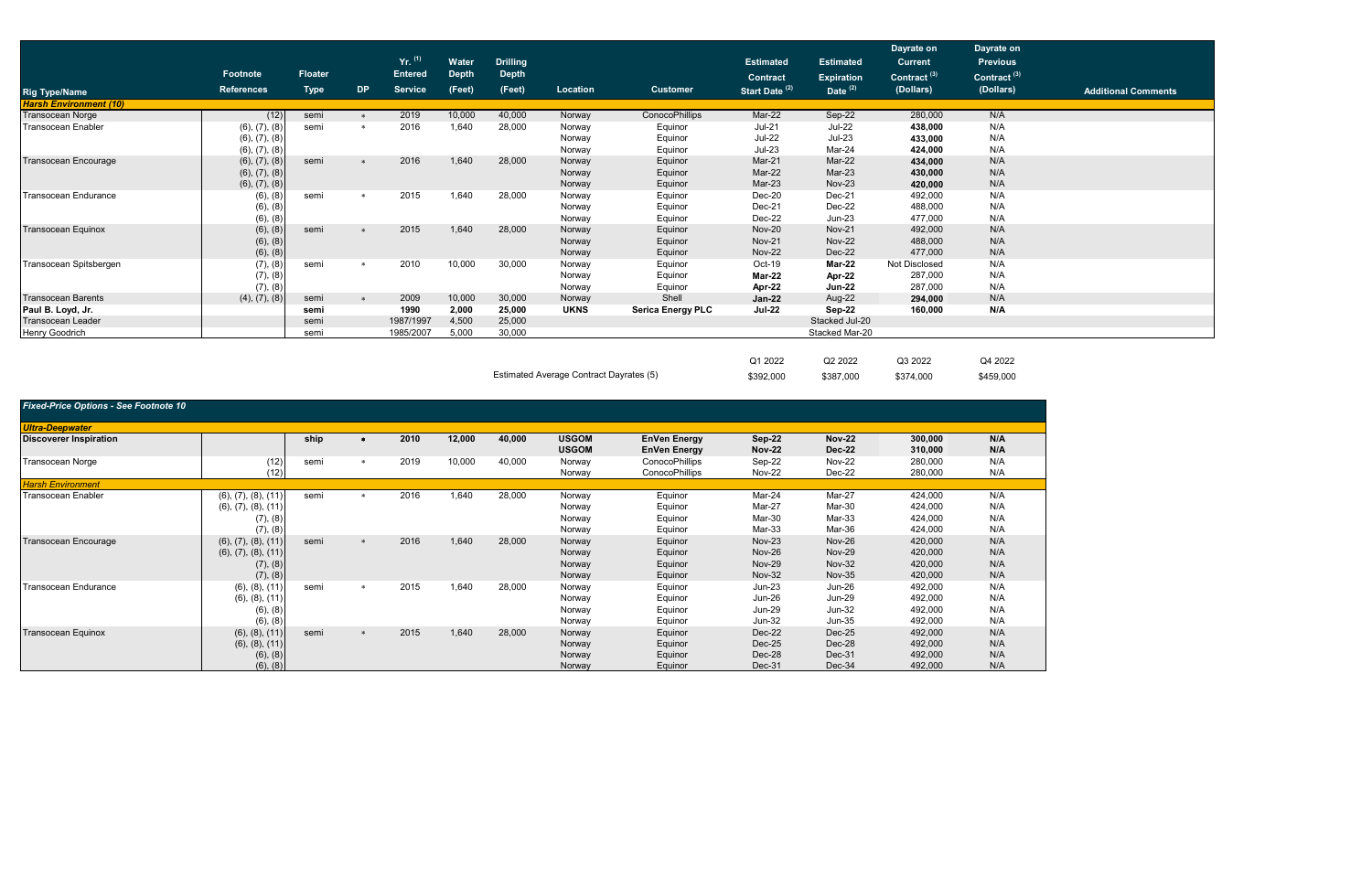

**Revisions Noted in Bold**

- (1)Dates shown are the original service date and the date of the most recent upgrade, if any.
- (2) Estimated Contract Start and Estimated Expiration Dates are generally calculated as follows: (1) for events estimated to occur between the 1st and 15th of a month, the previous month is reported (i.e. a contract which isestimated to commence on March 4, 2021 will be reported as commencing in February 2018) and (2) for events estimated to occur between the 16th and the end of a month, the actual month is reported (i.e. a contract which is estimated to commence on March 24, 2021 will be reported as commencing in March 2021). Expiration dates represent the company's current estimate of the earliest date the contract for each rig is likely to expire. Some rigs have two or more contracts in continuation, so the last line shows the estimated earliest availability. Many contracts permit the customer to extend the contract.
- (3)Represents the full operating dayrate, although the average dayrate over the term of the contract will be lower and could be substantially lower. Does not reflect incentive programs which are typically based on the rig's operating performance against a performance curve. Please refer to the "Customer Contract Duration, Timing and Dayrates and Risks Associated with Operations" section of the Disclaimers & Definitions for a description ofdayrates. This column may not reflect the rate currently being received under the contract as a result of an applicable standby rate or other rate, which typically is less than the contract dayrate.
- (4)Contractual dayrate of \$302,000 has been updated to reflect current effect of foreign currency component.
- (5)Estimated Average Contract Dayrate is defined as the average contracted full operating dayrate to be earned per revenue earning day. See note (3) for definition of full operating dayrate.
- (6)If the dayrate is disclosed, reflects the current contracted dayrate which could reflect prior cost escalations, or de-escalations, and could change in the future due to further cost escalations, or de-escalations.
- (7)If the dayrate is disclosed, reflects the current contracted dayrate which, along with costs, includes a foreign currency component. Changes in the value of the U.S. Dollar relative to certain foreign currencies will resul adjustment to the dayrate according to the terms of the contract. The dayrate adjustment generally offsets the foreign currency exchange-related change in costs.
- (8)If the dayrate is disclosed, the contract provides for a bonus incentive opportunity not reflected in the current contract dayrate.
- (9)Mobilization to the new contract location is in direct continuation of prior contract.
- (10)Fixed price options may be exercised at the customer's discretion. During periods when dayrates on new contracts are increasing relative to existing contracts, the likelihood of customers' exercising fixed price options increases. During periods when dayrates on new contracts are decreasing relative to existing contracts, the likelihood of customers' exercising fixed price options declines.
- (11)If exercised, a lump sum payment of \$12.5 million shall be payable to the customer upon commencement of the option period.
- (12)We hold a 33.0% ownership interest in the unconsolidated company owning the rig. Our customer has entered into the drilling contract with the operating company, a wholly owned subsidiary. Our contract backlog includes and we will recognize 100% of the contract drilling revenues associated with the drilling contract.
- (13)The disclosed dayrate was mutually agreed upon between Transocean and Total in 2020 with respect to a pre-existing unpriced option that was originally granted by Ocean Rig and the applicable dayrate does not necessarily reflect market rates prevailing at the time of this report.
- (14)The contract includes a quarterly dayrate escalation mechanism that may increase or decrease the dayrate with a floor of \$127,000.
- (15)The contract is expected to start in the period indicated. Factors that could influence the contract start date include shipyard delivery, customer acceptance, and mobilization to operating location, among others.
- (16)The dayrate disclosed excludes a 5% royalty related to Transocean's dual activity patent.
- (17)**The quarterly dayrate escalation mechanism increased dayrate to \$158,000 from September 23, 2021 to December 22, 2021.**

#### **Footnotes**